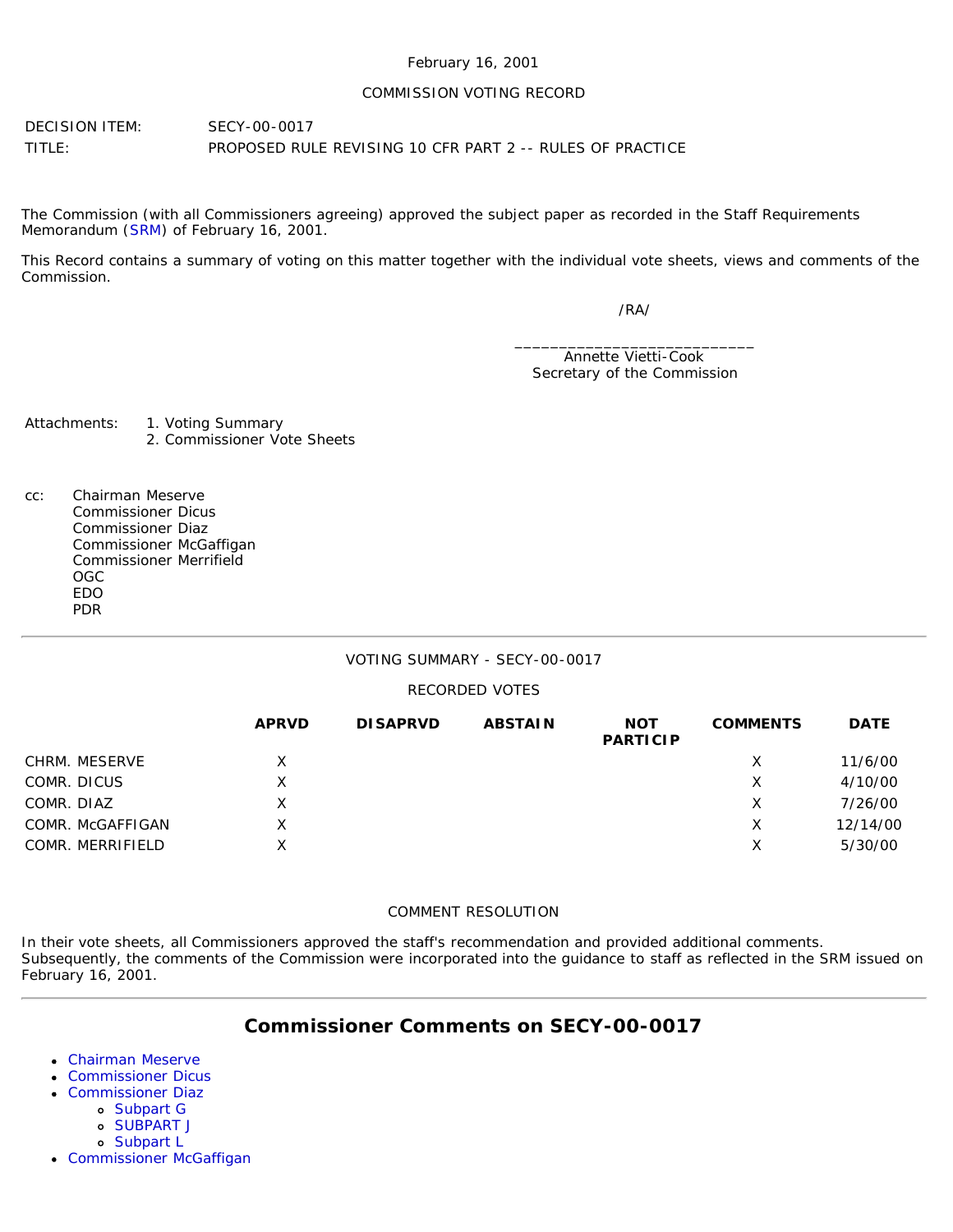- [Proceedings Regarding a Potential High-Level Waste Geologic Repository at Yucca Mountain](#page-6-3)
- [General Remarks about the Value of Hearings versus Other Modes of Interaction with the Commission](#page-7-0)
- [Proposed Subpart L Meets Administrative Procedure Act Definition of Hearing](#page-7-1)
- [Value of Subpart G Trials Questioned](#page-8-0)
- [Additional Comments Sought](#page-8-1)
- [Comments of Other Commissioners](#page-9-0)
- [Commissioner Merrifield](#page-10-0)
	- [1. Informal vs. Formal Hearings](#page-10-1)
	- [2. Presiding Officer Questioning in Informal Proceedings](#page-11-0)
	- [3. Procedures for Commission Review](#page-12-0)
	- [4. Petitions for Reconsideration](#page-12-1)

## <span id="page-1-0"></span>**Chairman Meserve**

The establishment of appropriate procedures to govern the administrative hearing process is an essential ingredient in the successful accomplishment of all of our strategic objectives -- to maintain safety, to improve effectiveness and efficiency, to eliminate unnecessary regulatory burden, and to improve public confidence. The Office of General Counsel (OGC) should be commended for its efforts to examine the practices by which the NRC has long conducted its business and to develop a proposal that is aimed at improving the hearing process. Although I have concerns about some aspects of OGC's draft proposal and thus urge some modifications, the main thrust of the draft is an improvement over our existing practices. I thus approve OGC's proposal in SECY-00-0017, as amended by the memorandum by Karen Cyr of March 21, 2000, subject to certain comments and suggestions.

I approach the issues raised by this proposal with some perspectives derived from my experiences as a litigator. First, it is not necessarily the case that an informal procedure is more efficient than a formal procedure. The objective of a hearing is to provide a record that provides the basis for a sound, well-reasoned, and fully informed decision. For some matters, the best way to obtain that record is by means of the illumination that a formal procedure allows. Diverting cases that benefit from a formal process to an informal process may, in fact, cause delay if the informal process is inadequate to provide the necessary foundation for decision. Moreover, we should be very careful to assure that our procedures never intrude on the due process rights of the parties.

Second, it is also not necessarily the case that a formal process is a slow process. The federal courts in the Eastern District of Virginia, although operating under the same federal rules as the remainder of the federal system, have established a record for very expeditious decision-making (the so-called "rocket docket"). A judge with a commitment to the task can assure that a decision is achieved both swiftly and fairly by imposing limitations on discovery, by pruning the case during the pretrial motions practice, and by requiring the expeditious presentation of witnesses and the prompt filing of briefs. The key is to provide a judge with the flexibility to apply procedures appropriate to the matter at hand so that the process can be tailored to the case.

With these observations as a backdrop, I have the following comments on the proposal:

**Yucca Mountain**. Although it is premature to speak knowledgeably about the content of any hearing concerning a potential high-level waste repository at Yucca Mountain, I believe that we can reasonably anticipate that any such hearing would involve a variety of complex issues. It is my view that such matters can be most expeditiously and thoroughly examined using formal procedures. Moreover, the Commission has long taken the position that it would provide a formal hearing for repository licensing,  $(1)$  thereby raising public expectations. Any application of an informal process to the matter would, in my view, neither facilitate the decision process nor advance public confidence in our decision. Accordingly, any future proceeding concerning a permanent repository for high-level waste at Yucca Mountain should be undertaken using formal procedures.

**Hearing Tracks**. The proposed rule recognizes one formal hearing track (Subpart G), three informal tracks (Subparts L, M, and N), and one hybrid track (Subpart K).<sup>[\(2\)](#page-12-3)</sup> In light of the fact that the agency does not have to deal with many adjudicatory matters -- there were only 20 requests for hearings in 1999 -- the wide menu of hearing procedures seems excessive. It would be wiser and simpler, in my view, to have one formal procedure, one informal procedure, and, if necessary to comply with a statutory requirement, a single hybrid procedure. That being said, there should be flexibility to allow the judge to adapt the process to suit the case. For example, in the case of a formal proceeding, the judge should be prepared to limit discovery and to constrain duplicative testimony and non-productive cross-examination. Similarly, in connection with a matter subject to the informal process, the presiding officer perhaps should be empowered to allow limited discovery in appropriate cases.

**Access to Tracks**. The proposed rule (proposed § 2.310) would provide for a formal hearing only for proceedings relating to enforcement, the licensing of the construction and operation of uranium enrichment facility, or reactor licensing proceedings involving a large number of very complex issues that would demonstrably benefit from the use of formal hearing procedures. As noted above, I would explicitly include any proceedings relating to the licensing of a proposed repository at Yucca Mountain within the class of proceedings for which formal procedures are necessary. Moreover, I believe the proposed category of cases to which formal hearing procedures would apply is too narrow in other respects. Although the proposed rule would not apply the formal procedures to any materials licensing actions, such cases can raise very complex and difficult issues that would

benefit from the focused scrutiny that formal procedures allow.<sup>(3)</sup> Indeed, the limitation on formal hearings in reactor cases to those with a "large number" of complex issues may be too confining; even a single issue creates a complex case that might benefit from formal processes. I thus conclude that the proposed rule may not sweep widely enough in allowing formal hearings in situations that would benefit from them.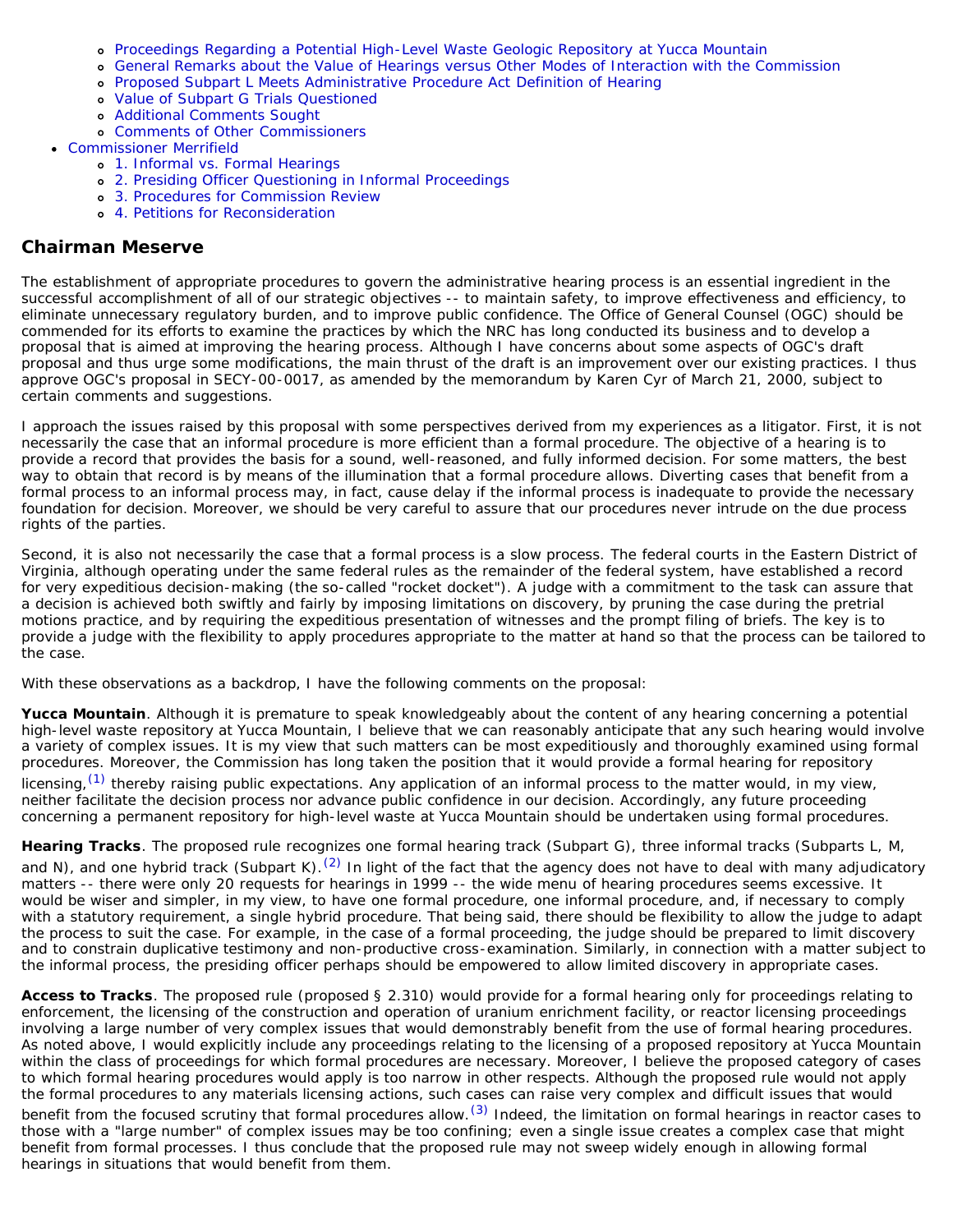The difficulty is in defining the categories of cases that would benefit from formal procedures. Such cases might include proceedings that present complex issues, that raise difficult disputed issues of material fact or of expert opinion, or perhaps (in order to capture significant cases) that involve matters for which the preparation of an environmental impact statement was necessary. The Federal Register notice on the proposed rule should explicitly state the Commission is seeking comment on criteria to define those cases for which formal procedures are appropriate.

**Cross-examination**. Subpart L of OGC's proposal (the "standard" rule governing an informal hearing) would allow the examination of witnesses only by the presiding officer, guided by questions submitted by the participants, absent exceptional circumstances.<sup>(4)</sup> This approach may be acceptable for direct testimony, but, for many of the reasons set out in the memorandum submitted by Judge Bollwerk on behalf of the Atomic Safety and Licensing Board Panel (ASLBP),<sup>(5)</sup> it is not likely to provide a productive alternative to cross-examination by opposing counsel. The attorney for a party is more likely to understand the points of vulnerability of an adverse witness than the judge (at least at the time of the hearing) and is in a better position than the judge to expose these points through probing cross-examination. For example, it is unlikely that even a carefully crafted pre-hearing question or two will cause a witness to reveal error. Instead, there must be a thoughtful progression of questions, guided at each stage by the witness's response to the previous inquiries. The opposing counsel is in a better position than the judge to undertake such an interrogation as a result of the fact that the attorney is able to bring focused attention, with the help of expert advisers, on how to reveal such matters. [\(6\)](#page-12-7) The engine of the adversarial process is cross-examination and it should not lightly be discarded.  $(7)$ 

Placing the administrative judge in the position of the interrogator is also unlikely to offer much advantage in terms of efficiency. At the time of the hearing, it is unlikely that the judge will have the same knowledge of the subject area of a witness's testimony as opposing counsel. Under the proposed rule, the judge would likely be presented with a wide range of questions from the parties and may not have the depth of knowledge that allows the informed winnowing of the submissions.<sup>[\(8\)](#page-12-9)</sup> Any follow-up questioning is unlikely to be as focused as that arising from a skillful cross-examination. Thus, cross-examination by counsel not only may better serve to expose errors, but also may well be more efficient.

Other considerations reinforce the conclusion. As noted in the ASLBP Memo, requiring the judge to assume the role of the sole interrogator will invite suspicion that the judge is aligned with one side or the other in the litigation, thereby undermining public confidence. ASLBP Memo at 12-13. Moreover, by removing the threat that a withering cross-examination will deflate exaggerations and hyperbole or expose misstatements or misunderstandings, direct testimony may not be carefully and narrowly crafted. Indeed, this is particularly likely to be the case if, under proposed § 2.1207(a)(2), the lines of inquiry must be revealed to the opposing side before the hearing, thereby enabling carefully coached responses. Thus, the proposed rule may result in a less valuable record both because of the loss of the insights that cross-examination can provide and because the direct testimony may be less carefully constrained.

In light of these considerations, I would retain cross-examination as a fundamental element of any oral hearing.<sup>[\(9\)](#page-12-10)</sup> This is not to suggest that a judge cannot assume the role of interrogator in order to explore an issue if he or she deems it necessary. Nor is it to suggest that the judge should not exercise appropriate constraints on cross-examination so as to assure that all examinations of witnesses are focused and productive.

**Interlocutory appeal**. The proposed rule (proposed § 2.311) would allow interlocutory appeal as a matter of right on a request for a hearing or a petition to intervene, on the admission or rejection of proposed contentions, or on the selection of hearing procedures. We should anticipate that litigants would take routine advantage of such a provision, which will increase the workload for the Office of Commission Appellate Adjudication (OCAA) and, absent significant discipline by the Commission, may cause both delay and confusion. Accordingly, I urge that the provision be revised, consistent with current Commission practice, to permit interlocutory review as of right only when the appellant can establish that the challenged ruling will wholly dispose of a case or would allow a hearing that would otherwise not occur. 10 C.F.R. § 2.714a.

**Discovery**. The proposal would prohibit all discovery for informal hearings other than certain mandatory disclosures. Proposed § 2.1203(d). Although I agree that limitations and controls on discovery in informal proceedings are appropriate,<sup>(10)</sup> there are several problems with reliance on mandatory disclosure as defined in the proposed rule. For example, the provision governing mandatory disclosure (proposed § 2.336) would require production of "a copy, or a description by category or location, of all documents, data compilations, and tangible things in the possession, custody, or control of a party that are relevant to the contentions."<sup>(11)</sup> Presumably any party represented by competent counsel would only provide a description because, if this is the end of discovery, the opposing party would be informed of the existence of relevant evidence but otherwise would be denied access to it. (This cannot be what is intended.)

Similarly, the proposal would only require the identification of persons who have discoverable information relevant to admitted contentions. Proposed § 2.336(2). Although this information may enable the investigation of such persons, it does not follow that counsel can then contact the person to obtain information informally. It may constitute a violation of legal ethics to communicate with an employee or consultant of an opposing party (and in some states it is improper to contact former employees) without notice to and consent by counsel for the opposing party. See, e.g. D.C. Rules of Professional Conduct, Rule 4.2. In such a case, the identification of knowledgeable persons does not necessarily facilitate access to information. Supplementary compelled discovery by means of a deposition and/or a request for production of documents may be required.

There are other problems with the proposed rule governing discovery of persons, including an expert, upon whose opinion a party bases its claims and contentions. Disclosure in such a case is limited to the person's name, address, and telephone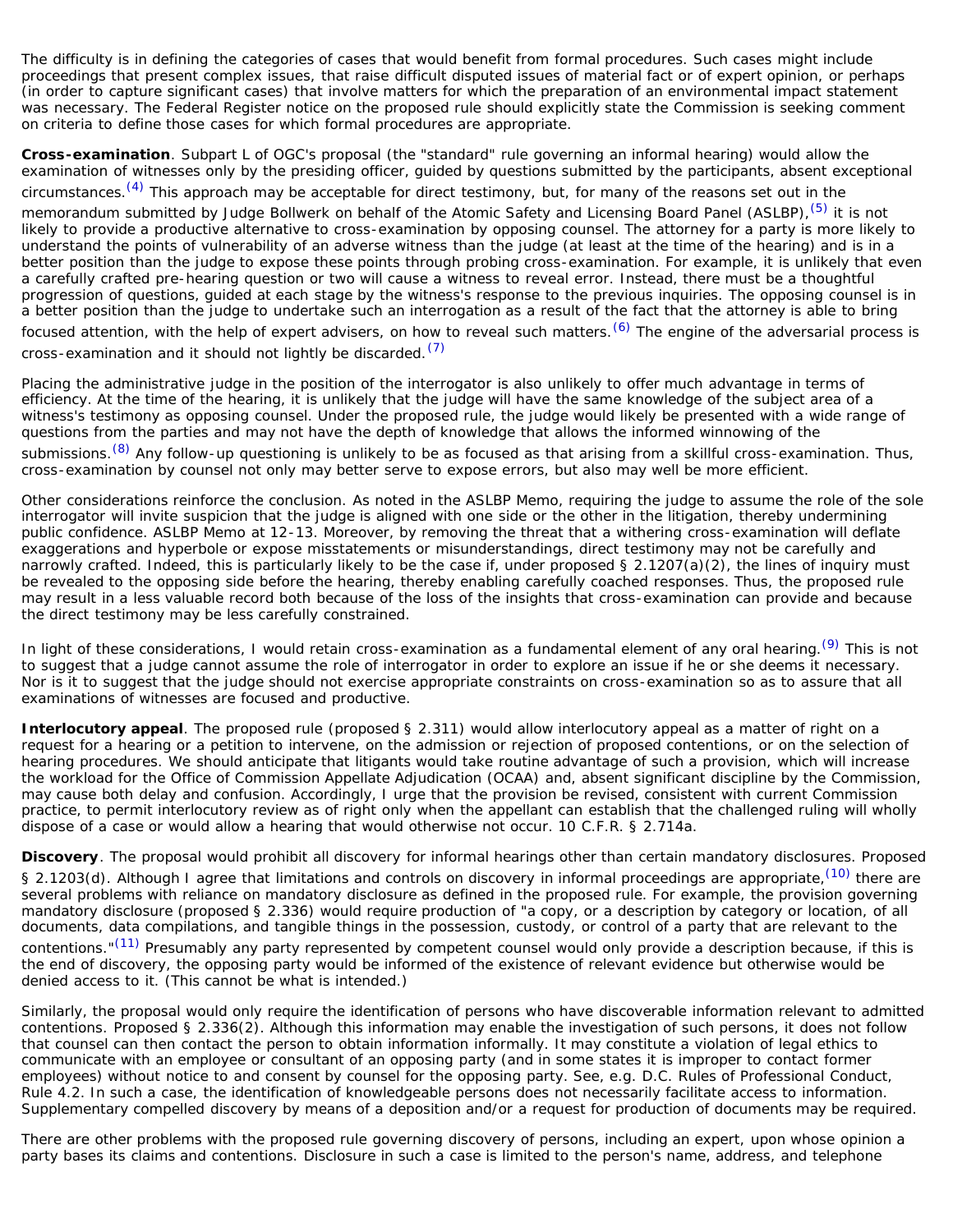number and "a copy of the analysis or other authority upon which that person bases his or her opinion." Proposed § 2.336(a)(1). But this disclosure may prove unlikely to provide much useful information. The contact information will likely prove unhelpful because competent counsel would certainly advise any such potential witness to refuse to respond to informal inquiries by the opposing side. Moreover, the rule, by its reference to a "copy," might be interpreted to require disclosure of the bases of an opinion only if the analysis has been reduced to writing. Competent opposing counsel, in the face of such a rule, might discourage such writings and, indeed, a witness whose testimony is based on experience may have no reason to prepare a document. This problem is aggravated by the fact that the disclosure arguably does not encompass the opinion of the person -- the proposal only encompasses the bases for an opinion -- and thus the thrust of the testimony to which a party must respond may not be revealed until the written submission before the hearing. See proposed § 2.1207(a).

Although the problem with the proposal as to documents could be solved by requiring the production of a copy rather than simply a description, it may be necessary to allow formal discovery in cases in which factual and opinion evidence from a person is central to the resolution of the dispute. Hence, as noted above, it may be appropriate to include such cases among the categories of hearings for which formal procedures should be considered. At the least, however, modification of the proposal to address the problems discussed above should be undertaken.

**Filing of Contentions with the Hearing Petition**. The proposed rule (proposed § 2.309) requires the filing of contentions with the initial request for a hearing and/or petition for leave to intervene, with the filing to occur, under most circumstances, within 45 days of the notice of the opportunity to request a hearing. This is a change from the current requirements of 10 C.F.R. § 2.714, which provides for the filing of a request for a hearing and petition to intervene within such time as provided in the Federal Register notice (generally within 30 days) and then permits the filing of contentions no later than 15 days prior to the first prehearing conference. See also 10 C.F.R. § 2.105(d). Often a Presiding Officer will set a specific date for when contentions should be filed. See Baltimore Gas & Elec. Co. (Calvert Cliffs Nuclear Power Plant, Units 1 and 2), CLI-98-25, 48 NRC 325, 344 (1998).

As noted in the ASLBP Memo (ASLBP Memo at 7), prior to 1978 petitioners were required to file contentions with their hearing requests and such requests were to be filed within 30 days. 43 Fed. Reg. 17,798, 17,799 (1978). It appears that the reason for the change in 1978 to allow later submission of contentions was, at least in part, because experience showed that 30 days was not sufficient for potential petitioners to frame and support adequate contentions. See id. In light of the fact that the threshold for admission of contentions is even higher today,  $(12)$  it is questionable whether the 45 days allowed in the proposed rule is adequate in complex cases. It must be recognized that the prospective party must obtain crucial documents, must find, engage, and obtain assistance from experts, and must prepare contentions in this limited period. Accordingly, some longer period is reasonable.

I would follow the current practice of requiring the filing of a request for a hearing within 30 days, so as to provide staff and the applicant with timely notice as to whether an application will be challenged, but would allow additional time for the development of contentions. There is a benefit in establishing a firm deadline for contentions and perhaps 75 days from the notice is reasonable as an outer boundary. <sup>(13)</sup> (This is a more stringent deadline than the more flexible approach that is typical of our existing practice). Expansion of the proposed time limits for answers to hearing requests and replies thereto (proposed § 2.309(f)) should similarly be made.

**Notice of Opportunity for Hearing**. A notice in the Federal Register of the opportunity for a hearing on an application is not always published, particularly for materials license applications. In the absence of a notice in the Federal Register, our current rules allow an affected person to seek a hearing within 30 days of actual notice, so long as the request for hearing is submitted within 180 days after agency action granting an application in whole or in part. 10 C.F.R. § 2.1205(d)(2). This provision has been eliminated in the proposed revision. Instead, the applicable proposed provision governing hearing requests (proposed § 2.309(a)(2)) provides simply that a hearing request is timely if filed not later than "45 days from the date of publication of the notice."<sup>(14)</sup> The proposed rule thus seems to contemplate "publication" of a notice in all cases. If so, the proposed rule does not accord with the current practice of not always publishing a Federal Register notice if not required by law or regulation, and, arguably, could have the affect of providing a perpetual opportunity for a hearing if a notice is not published.

I suspect that the staff does not contemplate publishing a notice in the Federal Register for all matters that could be subject to a hearing. As a result, the proposed rule should be revised to address the timing of hearing requests in such a situation. In my view, the proposed rule should balance the interest in assuring an affected person with an opportunity for a hearing with the interest of an applicant in obtaining finality -- a point in which the administrative process relating to an application has assuredly been completed. Although it would be burdensome to require a Federal Register notice for all matters that can be subject to hearing, perhaps technology could be harnessed to provide a solution. OGC should explore whether placement of a notice on the NRC website of an application could constitute notice for the purposes of starting the clock on when a request for a hearing must be submitted. If so, we should seek public comment on such a proposal in connection with the proposed rule.

**Summary Disposition**. Summary judgment (summary disposition in NRC parlance) is one of the tools that is frequently applied by a good federal or state judge to allow the speedy resolution of a dispute. If the case presents a pure legal issue, summary judgment allows the resolution of the case without any further proceedings. Moreover, the grant of partial summary judgment can narrow any subsequent proceedings to those matters that truly require the fact-finding process of a hearing. Given the central role of summary judgment in the courts, I find it somewhat surprising that the proposed rule would limit consideration of a motion for summary disposition "except upon finding that the motion will likely substantially reduce the

number of issues to be decided or otherwise expedite the proceeding." Proposed § 2.709.<sup>(15)</sup> This proposal is illogical because, if the language were applied literally, the judge would have to resolve the summary judgment motion in order to determine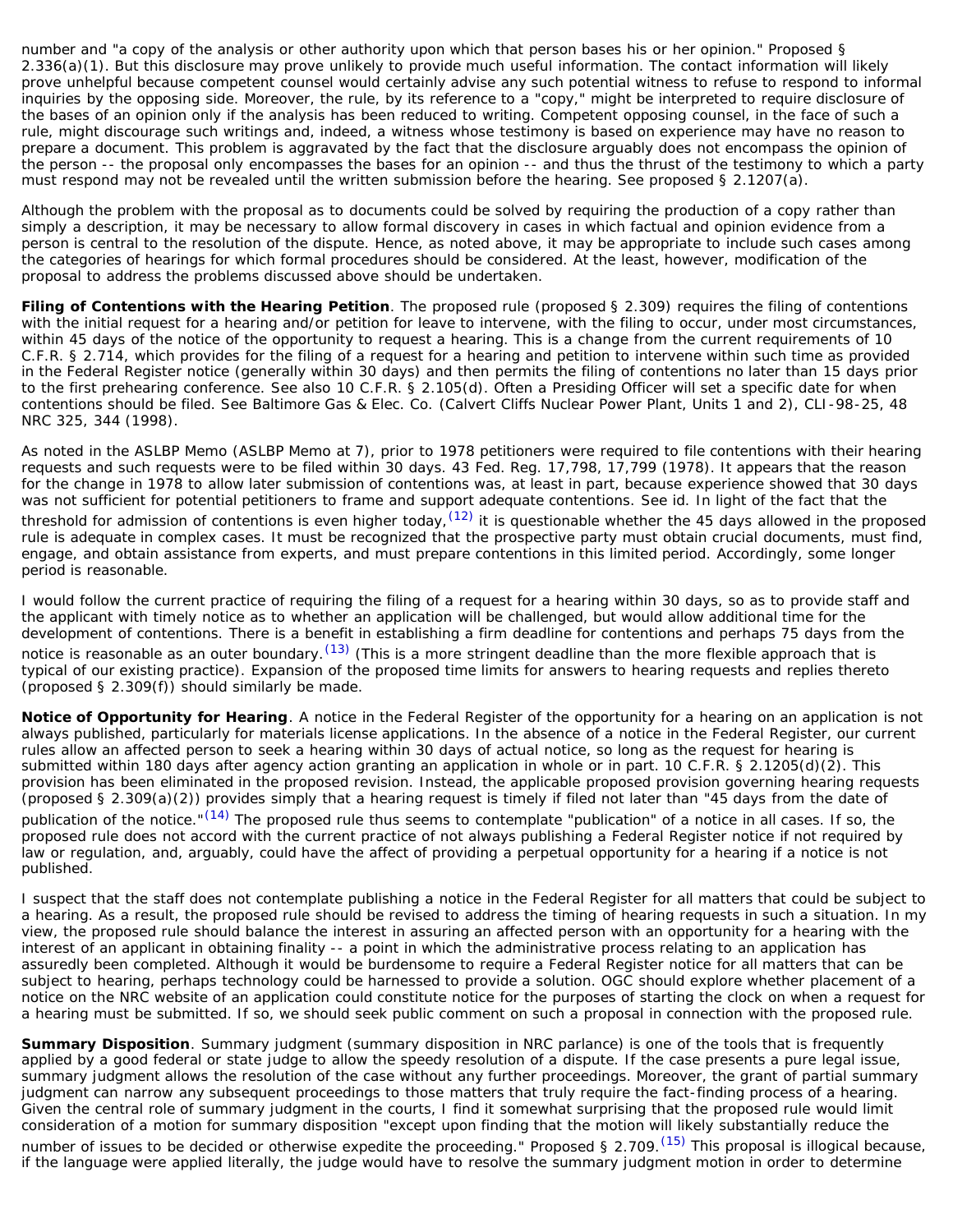whether he can make the finding that would allow its consideration. Moreover, the goal of assuring efficiency may not be very well measured by requiring that there be a "substantial reduction" in the "number of issues to be decided": the resolution of a single issue by summary disposition may greatly simplify a proceeding in some circumstances. Finally, the requirement that there be a "finding" as a preliminary to consideration of summary disposition shows a hostility to this standard tool for limiting and controlling cases that, in my view, is entirely unwarranted. If it is believed to be necessary to remind the presiding officer of the function of summary disposition, I would change the sentence to provide that "[t]he presiding officer need not consider a motion for summary disposition unless its resolution will serve to expedite the proceeding if the motion is granted."

**Other Issues**: In addition to those issues discussed above, ASLBP and OCAA have provided a number of suggestions for the proposed rule that I believe should be included in the proposed rule.  $(16)$  I suggest the following changes to the proposed rule:

- In order to provide a full discussion of the basis for a petition for review and to enhance the ability of the Commission to exercise its discretion to decide the matter on the basis of the petitions (see proposed § 2.340(c)(1)), we should accept the OCAA suggestion that the page limits for such petitions and answers should be enlarged from 10 pages to 25 pages. Proposed §§ 2.340(b)(2), (3). In addition, parties should be given the right to file short (5 page) reply briefs. Proposed § 2.340(b)(3).
- Proposed section 2.336(e)(2) should be revised to give the presiding officer the discretion to impose sanctions, rather  $\bullet$ than the obligation to impose them.
- Consistent with the jurisdiction of the presiding officer in proposed section 2.318, current section 2.107, "Withdrawal of application," should be revised to permit a presiding officer to dismiss the proceeding if the application is withdrawn, regardless of whether a notice of hearing has been issued. See ASLBP Memo, Appendix B at 3.
- In proposed section 2.323(e), delete the language "such as the existence of a clear and material error in a decision, which could have reasonably been anticipated, which renders the decision invalid." Further, a time limit of 10 days should be added for the filing of motions under this section. See id.
- The revisions to proposed sections 2.327, 2.1013, 2.1405 suggested by ASLBP should be adopted to take into account digital recording media and other technological advances. See id. at 3, 5, 8.
- Proposed section 2.1207(c) should be revised to require the filing of proposed findings of fact and conclusions of law.  $\bullet$ See id. at 7.
- The sentence in proposed section 2.340(a) that provides that a petition for review "shall be deemed denied" if not acted upon within 40 days should be eliminated. Although the rule may be intended to establish a commitment for rapid action, that commitment rings hollow in light of the frequent need to extend the deadline. As OCAA points out, the time is shorter than it seems because of the need for responses and replies. Although the rule might have been justified by the opportunity it provides for sub silentio denial of review, the Commission has been reluctant to exercise the power simply to ignore a petition.
- Proposed section 2.336 should be amended to require the responsible representatives for each party to certify (by  $\bullet$ sworn affidavit) that all the relevant materials required by the section have been furnished.
- Proposed section 2.336(a)(5) (see OGC Memo, issue 12) should also be modified so as to require that the list of privileged or protected documents includes sufficient information as to enable an assessment of the basis for withholding the document.

This rulemaking, once properly completed, should facilitate the NRC's efforts to satisfy its strategic goals. I thus appreciate OGC's efforts to develop the proposal and the thoughtful comments that were submitted on it by OCAA and ASLBP.

\* \* \*

## <span id="page-4-0"></span>**Commissioner Dicus**

I commend OGC for a high quality effort in putting together a very significant proposal for far reaching potential improvements to our hearing process. I also greatly appreciated the suggestion of Judge Bollwerk on behalf of the Atomic Safety and Licensing Board Panel. Having reviewed the proposed rule I approve publication of the rule for comment subject to the following comments:

- 1. I do not agree with the portion of the proposed rule that provides that any hearing on Yucca Mountain will be an informal hearing. It is far too speculative to assume that any admitted contentions in a Yucca Mountain licensing proceeding would not be the type of complex issue for which formal hearings might be the best method for resolution. I would instead put the Yucca Mountain proceeding into the same framework as Reactor proceedings. Specifically, upon completion of a determination of what contentions will be admitted for litigation, the Presiding Officer or Board should determine whether the issues are best resolved utilizing formal or informal hearings.
- 2. On page 32 and 44 there is a reference to the proposed rule codifying the discretionary intervention provisions from the Commission's Pebble Springs decision. Neither discussion summarizes those standards which are being codified. A short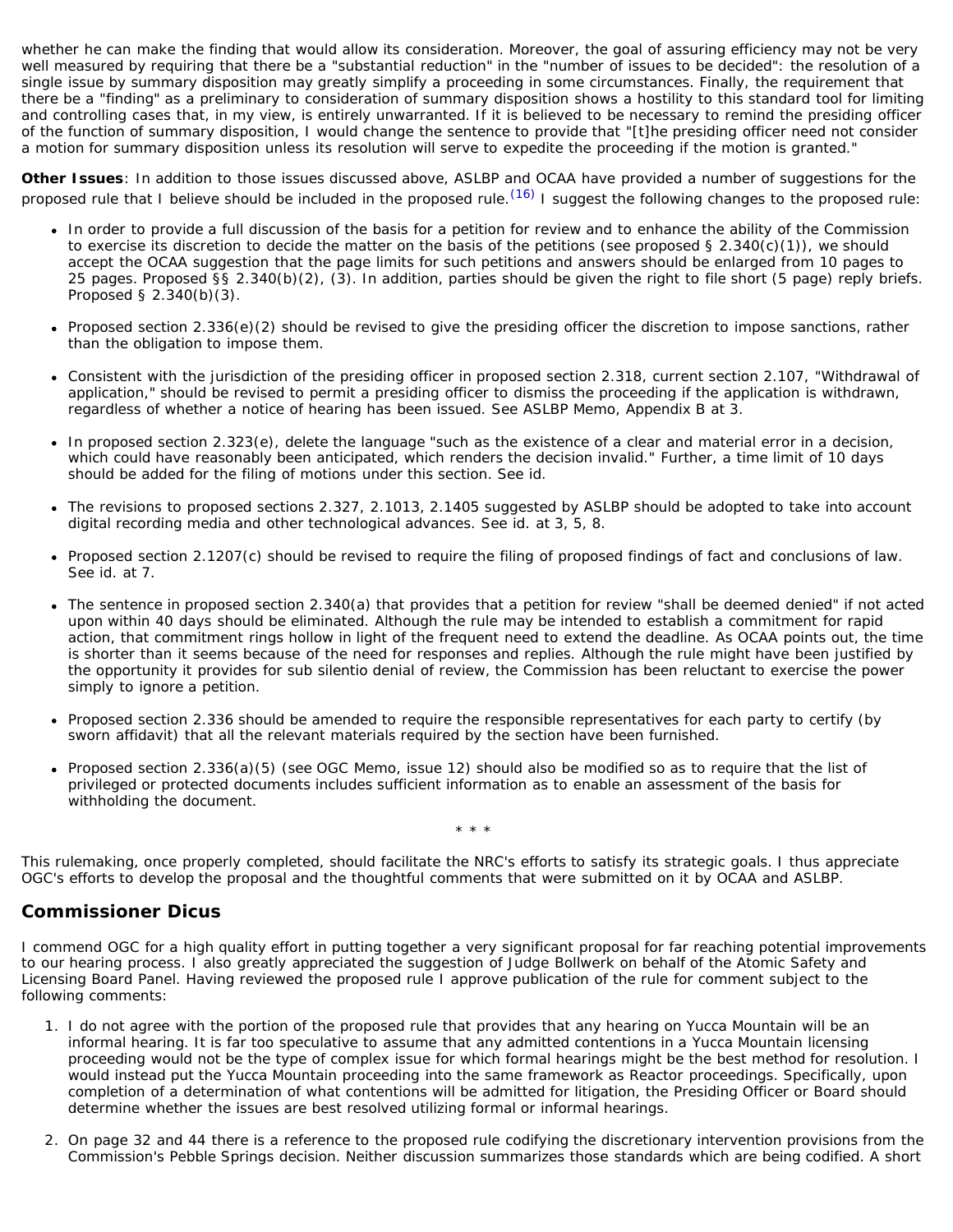discussion describing what standards are being codified should be included the first time the reference to Pebble Springs is made to allow the public to understand what is being done.

- 3. On page 61 there is a reference to ADAMS as ensuring access for parties to Commission documents. Given the delay in full implementation of ADAMS and the fact we are still receiving complaints about the system from outside users, this reference should be made more neutral. Rather than referencing ADAMS, it should just refer to the NRC's general policy of making all available documents public subject only to limited restrictions. (i.e. restrictions to protect enforcement, proprietary, classified, etc.)
- 4. Given the goal of having consistent timeframes for all proceedings to allow for more efficient proceedings, the FRN should be modified to specifically ask for comments on the potential utilization of alternative notification methods (such as on NRC's Web page) for receipt of applications (such as materials license amendments) where we have not traditionally published a notice of receipt and right to request a hearing in the Federal Register.
- 5. Although the issue is generally raised in the context of the FRN as currently drafted, a specific question should be added to the FRN to emphasize that the Commission specifically seeks comments on the appropriate timeframe for filing a request for a hearing and contentions (currently 45 days after publication of a notice in the draft rule).
- 6. With respect to discovery issues, Judge Bollwerk's suggestion that a certification of completeness be filed to verify that witness lists and documents provided are complete should be included in the draft rule when published for comment.
- 7. In addition, I approve the series of corrective and editorial additions to the proposed rule contained in the March 21, 2000 Memorandum from Karen Cyr to the Commission.

## <span id="page-5-0"></span>**Commissioner Diaz**

I approve publication of the draft notice of proposed rulemaking, with OGC's subsequent clarifications, subject to the changes discussed below. I believe that flexibility to accommodate improvements in licensing processes is essential as a matter of sound public policy, so that we can meet timetables of benefit to the American people. The proposed rulemaking would enhance that flexibility. However, as explained below, I conclude that a change in the formal adjudicatory process applicable to the licensing of a HLW repository should be removed from consideration in this rulemaking.

I am pleased that the Commission has been taking steps toward assuring that its adjudicatory proceedings are managed effectively and fairly and, thus, produce sound decisions in a reasonable period. These steps include issuance of the Commission's Statement of Policy on Conduct of Adjudicatory Proceedings, issuance of case-specific orders in power reactor license renewal cases, and the promulgation of [10 CFR Part 2,](http://www.nrc.gov/reading-rm/doc-collections/cfr/part002/) Subpart M, for the conduct of license transfer proceedings. I feel that these actions are consistent with our accountability to the public and our responsibility to those affected by our regulatory actions.

I also believe that strong case management, including disciplined adherence to procedures and achievement of milestones for timely decisions, will continue to be a key requirement for providing clarity, efficiency and stability in the adjudicatory aspect of our regulatory process. As originally contemplated in COMNJD-97-004/COMEXM-97-004, it is appropriate that the Commission extend its review to specific proposals and approaches for improvement of the regulations that govern hearing procedures, including rule changes bearing on case management. This effort is consistent with our broad examination and revision of other major agency programs, such as inspection and enforcement, for greater effectiveness and efficiency. It is also reflective of the sound commitment, set forth in the NRC's Principles of Good Regulation, that the "American taxpayer, the rate-paying consumer, and licensees are all entitled to the best possible management and administration of regulatory activities."

I maintain an open mind on the final resolution of the issues that would go forward for public airing. For example, these include the number of hearing tracks, the scope of the cases to be decided under informal procedures, the standards that would be used to designate such cases if not predetermined by the rule itself, and the nature of the informal procedures to be used in a revised Subpart L. The proposed changes are broad in scope and can raise a number of considerations, including accessibility, fairness, efficiency and substantive soundness. In particular, the statutory right to a hearing is a means of assuring that important facts and issues are not overlooked but rather are resolved openly, clearly and in a reasoned manner. It also provides a valuable incentive to "do it right" without the need for an adversarial process. The Commission, for its part, also has a responsibility to assure the timeliness of the process. Thus, as the proposed rulemaking notice makes quite clear, it will be useful to have the benefit of comment from a wide spectrum of stakeholders.

I offer the following observations and recommendations on certain features of the proposed rulemaking notice:

## <span id="page-5-1"></span>**Subpart G**

As drafted, the formal hearing procedures of Subpart G would be applied, as required by statute, to proceedings for the licensing of uranium enrichment technologies. Subpart G also would apply to enforcement matters, unless the parties agree to the use of the revised Subpart L. I support this designation for enforcement proceedings since they are likely to involve issues of credibility and specific facts that make aspects of formal adjudication, such as cross-examination, particularly appropriate.

Under the draft rule, the Commission or the presiding offer could also determine that Subpart G should be applied to "reactor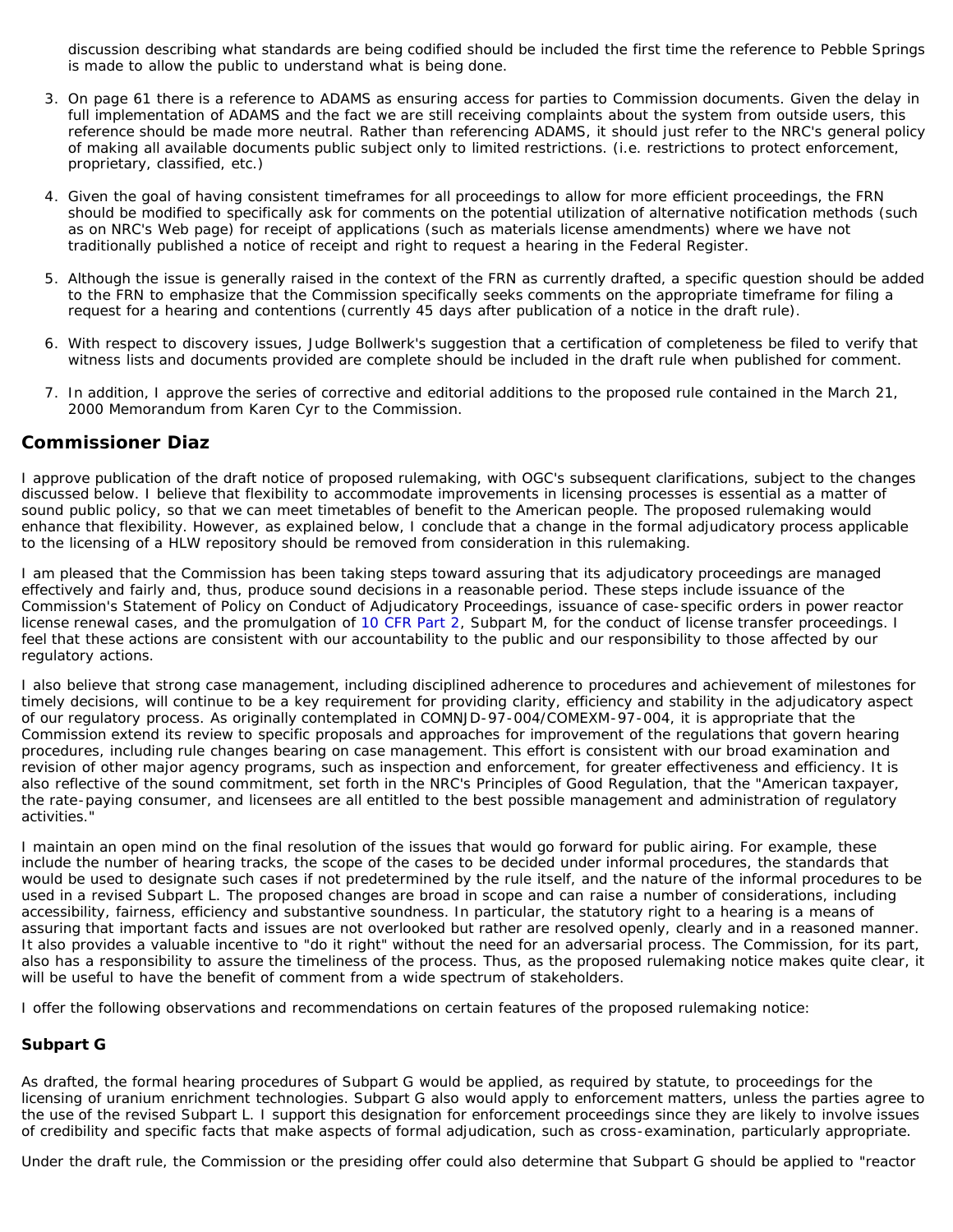licensing proceedings involving a large number of very complex issues that would demonstrably benefit from the use of formal hearing procedures." I believe it could be a difficult task to determine, at the early stages of a proceeding, the benefits of the use of Subpart G for these cases. It is also true that greater efficiency may be achieved by directing the handling of a specific type of case under a particular track without the necessity of applying criteria on an on-going basis. Thus, I support Commissioner Merrifield's suggestion that the notice request comment on modifying the proposed rule to provide for Subpart G proceedings in all initial reactor construction and operating license proceedings.

## <span id="page-6-0"></span>**SUBPART J**

I have concluded we should retain our current, formal procedures for a hearing on an application to license a geological repository for high-level radioactive waste (HLW). The Commission has long given the citizens of Nevada, affected State and local governments, and other interested parties reason to believe that the agency's rules designating formal procedures for this proceeding would be available. It is also clear that many members of the public believe that these procedures are essential for a fair and full hearing. Thus, a change toward less formal procedures at this time would disrupt settled expectations and could undermine public confidence in what would surely be one of the NRC's most important adjudicatory hearings. It could also distract the parties to a repository licensing proceeding from focusing on the substantive issues, and it could dominate discussion of the generic procedural issues in this rulemaking on NRC's adjudicatory rules. I believe that the uncertainties and drawbacks of a new procedural scheme at this time are substantial. Thus, I recommend redrafting the proposed rule to maintain the formal, adjudicatory procedures for a HLW repository licensing; nothing in this decision should detract from the timeliness of the proceedings.

### <span id="page-6-1"></span>**Subpart L**

The Commission has been advised that the history of the current Subpart L indicates that informal hearing procedures, based on written submissions, do not guarantee a speedy or uncomplicated proceeding. For that reason, I find that proposals to promote clarity, focus and timeliness in the conduct of less formal Subpart L proceedings are essential. This is especially salient in view of the broad scope of applicability of the revised Subpart L. Thus, I believe that the proposed procedures regarding identification of contentions, the offer of an oral hearing and the examination of witnesses merit specific and substantial attention by commenters and by the Commission.

I acknowledge that citizen group participants in the October 26-27, 1999 hearing process workshop expressed great concern about limitations on discovery and cross-examination. I recognize the potential benefits of formal discovery and traditional cross-examination. For instance, I understand that, despite the required investment in time and cost, broad discovery can narrow issues for resolution and unearth relevant evidence, and generous cross-examination can serve to disclose bias or faulty assumption. On the other hand, the Commission has a well-established interest in obtaining the potential benefits of simplified, informal hearing procedures. This interest is supported by the concern that some proceedings have been unnecessarily lengthy and complicated. The proposed Subpart L, unlike the current rule, would provide an oral hearing for live presentation of witnesses and argument as a matter of course. In addition, parties will be authorized to submit questions to the Presiding Officer to direct to witnesses and request cross-examination on the basis of its need for the development of an adequate record. Therefore, on balance, I find the reasons for pursuit of less formal hearing procedures more compelling and support the issuance of the proposed rule revisions regarding Subpart L.

I am gratified that we have progressed to the point at which the debate has crystallized into a series of substantial changes to the manner in which our adjudicatory proceedings are conducted, while preserving public participation and due process. I look forward to the public comments and further improvements of the adjudicatory process.

# <span id="page-6-2"></span>**Commissioner McGaffigan**

I commend the Office of the General Counsel (OGC) for the rulemaking package before us. I appreciate the written comments of the Chief Administrative Judge of the Atomic Safety and Licensing Board Panel (ASLBP), and the informal comments of the Office of Commission Appellate Adjudication (OCAA). I approve publication of the proposed rule, as modified by the General Counsel's March 21, 2000, corrections and clarifications, subject to the additional comments below.

I would also recommend that the Commissioners' individual votes, edited for publication as the Commissioner wishes, be added to the Federal Register Notice (FRN) on the proposed rule. Each of us has devoted significant effort to this rulemaking. We are obviously not in lockstep marching toward a preordained conclusion. The last time the Commission added its votes to an FRN, when what was then called the Integrated Review of Assessment Process (IRAP) was published for comment, I believe the Commission's comments helped empower the significant shift toward what we now call the Revised Reactor Oversight Process. I think the range of Commission comments on this proposed rule could spur a similar result this time.

#### <span id="page-6-3"></span>**Proceedings Regarding a Potential High-Level Waste Geologic Repository at Yucca Mountain**

I concur in Commissioner Dicus' approach to this matter. The proposed rule should provide flexibility with regard to which type of hearing the Commission will utilize in geologic repository licensing actions. My colleagues who have suggested the use of formal proceedings in any Yucca Mountain licensing may not have contemplated the wide array of hearings that may be required over the lifetime of the potential repository. Can we really determine now that any hearing on, say, an amendment to the construction authorization (pursuant to 60.32(c) or the proposed 63.32(c)) should require a formal hearing? What about the license to receive and possess waste or amendments to that license?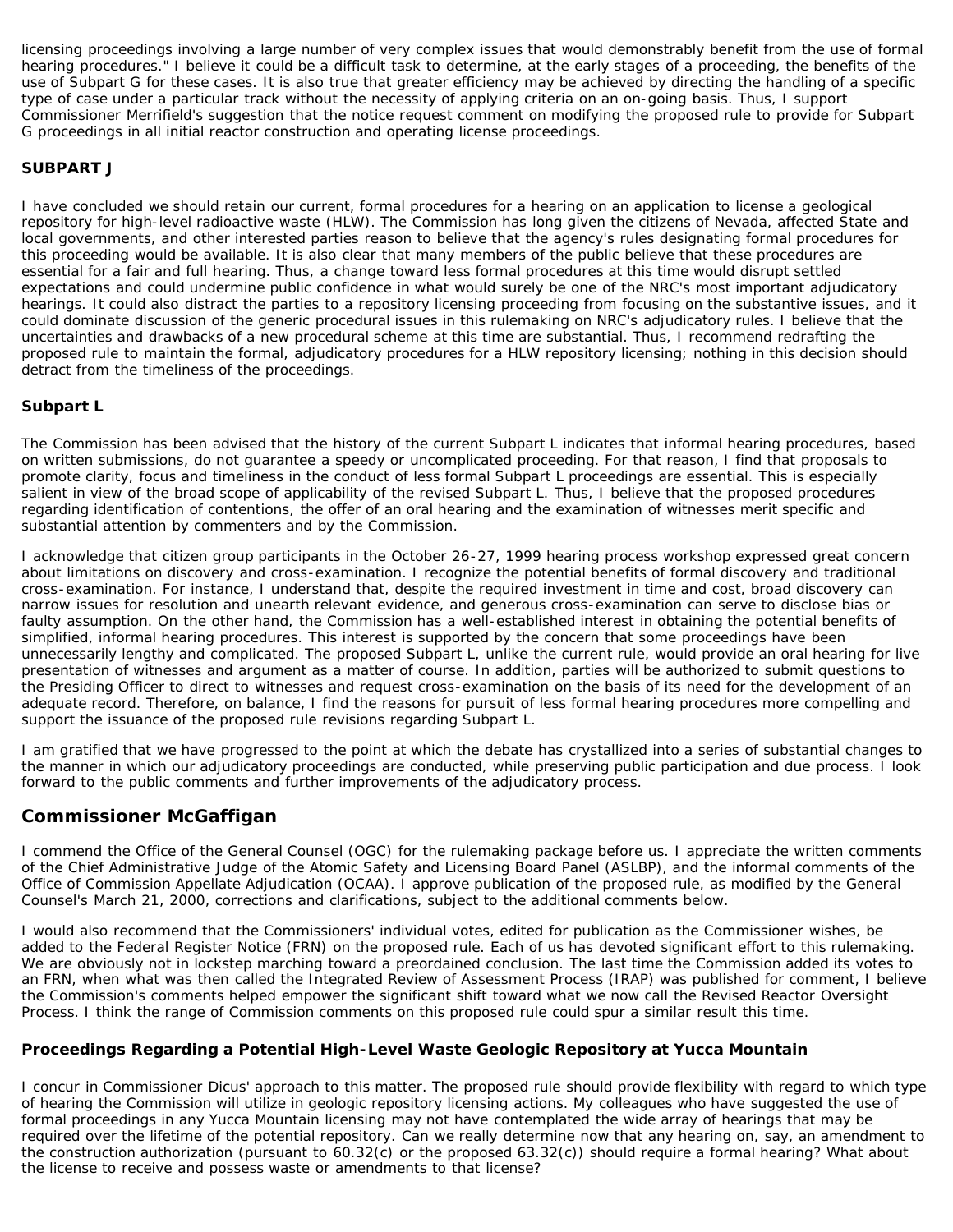I am personally not sure that all of the contentions which may arise even in the initial construction authorization request will require full formal trial-type procedures. There are likely to be several licensing boards empaneled for this proceeding, which will undoubtedly be the most complex administrative proceeding in the history of this country (and perhaps the world). We have already provided through the Licensing Support Network for a discovery process that will undoubtedly produce the largest volume of relevant documents, accessible by computer, in the history of any administrative proceeding. Even crossexamination, which apparently is much desired by potential parties to the potential Yucca Mountain construction authorization proceeding, would be permitted under an informal Subpart L proceeding to the extent the presiding officer determines that failure to allow it will prevent the development of an adequate record for decision.

I also note that the Environmental Protection Agency ([EPA](http://www.epa.gov/) **EXIT**), in its June 30, 1999 comments on our Part 63 rulemaking, encouraged NRC to adopt informal procedures for the Yucca Mountain construction authorization. EPA argued that our formal procedures force NRC staff into use of overly conservative evaluations. I would note that EPA did not use hearings in its certification of Waste Isolation Pilot Project (WIPP). Instead, as the Statement of Considerations notes, EPA used a very informal, notice-and-comment procedure, with public meetings, to certify WIPP. This was pursuant to a wise statutory mandate to use a certification, rather than hearing process. The State of Nevada will have far more rights under use of informal Subpart L NRC procedures than did the State of New Mexico in EPA's WIPP certification.

That all said, I would join several of my colleagues in requiring that the initial construction authorization proceeding follow full formal procedures. It is too late now to change course on that. I personally have little hope that this proceeding can meet the statutory three year goal, or even a four year goal. The current subpart K proceeding with regard to the application of Private Fuel Storage (PFS) for an independent spent fuel storage facility in Utah commenced in 1997 and will not conclude (with likely appeals to the Commission) before 2002. The issues in the Yucca Mountain construction authorization proceeding will be far more complex than those in the PFS case. It will take an extraordinarily disciplined licensing board (or set of boards) to keep the Yucca Mountain proceeding on any sort of reasonable schedule. But, if the construction authorization is ultimately granted, after a panoply of contentions have been resolved, something unlikely to happen in the term of any current Commissioner, I would reiterate that it is not clear to me that all future licensing actions on the repository should require full formal procedures. We should act now to give future Commissions the flexibility to choose which procedures to use in those cases, with the expectation being that informal procedures will be used, consistent with the proposed rule's approach to other licensing proceedings.

#### <span id="page-7-0"></span>**General Remarks about the Value of Hearings versus Other Modes of Interaction with the Commission**

I am not a lawyer. I have served in government for 25 years, with a majority of those years as an aide in the legislative branch of government. Our current hearing process is frustrating to many people. Luckily, it is by no means the only way that the public can interact with the Commission. The agency makes extraordinary efforts to engage its critics. Our major rulemakings are not simple notice-and-comment processes; staff interactions with licensees are open to public observation and at times to full public participation; participants in the Commission's public meetings represent a wide range of interests; our new reactor oversight process is making more information publicly available more quickly; and we have once more recently attempted to improve the 2.206 petition process. Commissioners personally have "open door" policies whereby we welcome one-on-one discussion with the public. Our goals in all this are to ensure that the public can see what we are doing, and that we have understood our critics, weighed their views, and made a reasoned response to them.

Still, there is a notion among some that the full-blown trial, complete with lengthy discovery and relatively unlimited crossexamination, is the preferred form of public participation in the resolution of nuclear issues. Such a notion leads to timeconsuming hearings and unnecessary burdens on all parties. It distances the Commission both from the parties, including the staff, and from early consideration of the issues. Additionally, it places severe limitations both on who may participate in the trials and on what issues they may raise. Most troublesome, and evident in the recent Calvert Cliffs license renewal proceeding (see *NWC v. NRC*, No. 991002C,

April 11, 2000), is a sometimes fatal tendency on the part of an intervenor to wait around for a big trial, instead of engaging the agency early on through other established modes of public participation, such as the public meetings and notice-andcomment leading up to a final environmental impact statement, or the public meetings on the staff's development of its safety evaluation report.

# <span id="page-7-1"></span>**Proposed Subpart L Meets Administrative Procedure Act Definition of Hearing**

Section 189a of the Atomic Energy Act (AEA) does not require full-blown trials. But even more, the fundamental statute in the area of administrative adjudication, the Administrative Procedure Act (APA), clearly on its face moves away from trials and in their place sets up a process very much like the revised Subpart L which we are proposing: Both the proposed Subpart L and the APA provide for oral hearings, and authorize subpoenas, the presentation of "rebuttal" evidence, and post-hearing written submissions. Neither makes the Federal Rules of Evidence obligatory, nor establishes a general right to discovery or crossexamination.

It is surprising then to read comments that assert that our proposed Subpart L violates the APA. The only feature arguably missing from Subpart L to bring it in full conformance with the APA, as amended for NRC by Section 191 of the AEA, is the use of three judge panels, rather than the single judge presiding officer envisioned in the proposed rule. Given that the Chief Administrative Judge has recommended three judge panels for Subpart L, I would support making that change or, at a minimum, allowing the possibility of three judge panels in Subpart L on a case-by-case basis. In doing this I am going beyond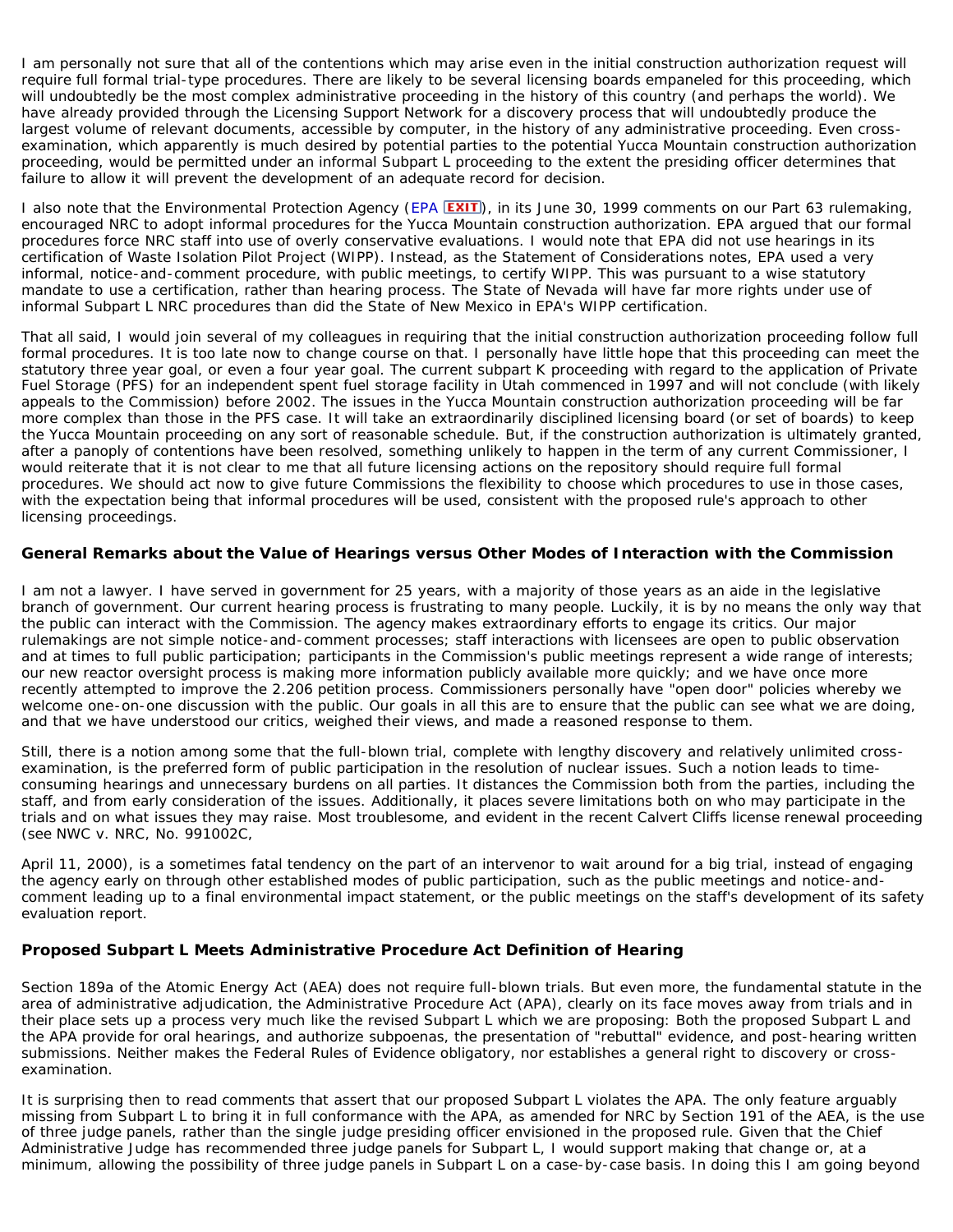item 25 in OGC's March 21 memo, which clarified that a Subpart L presiding officer could use special assistants to question witnesses in Subpart L proceedings.

### <span id="page-8-0"></span>**Value of Subpart G Trials Questioned**

Highly formal adjudication along the lines of Subpart G is the exception in administrative agency resolution of scientific and technical questions. The Food & Drug Administration (FDA) does not approve drugs through trial-type adjudication; "trial" has an entirely different meaning at the FDA. The Federal Aviation Administration (FAA) does not certify either designs or individual planes by highly formal adjudication. As I noted above, the EPA used a very informal, notice-and-comment procedure, with public meetings, to certify WIPP. In Federal trial courts, it is increasingly the practice to have special masters resolve scientific and technical issues in informal fact-finding proceedings (Federal Judicial Center, *Reference Manual on Scientific Evidence* (1994, at 610)).

Moreover, thoughtful comment is running against NRC's having trials. As I noted above, EPA recommended that we use an informal process to license a national high-level waste repository. When considering what sort of external regulatory process should be established to oversee safety at Department of Energy (DOE) nuclear facilities, the Ahearne-Scannell Advisory Committee on External Regulation of DOE Nuclear Safety said about trial-type hearings, "Very diverse elements of the Committee -- regulators, regulated parties, and citizens' and environmental groups -- find such trials not always to be useful. .... Legislation providing for external regulation ... should allow use of a process, simpler and less formal than that for NRC licensing hearings for nuclear power plants ...." (Final Report, December 1995, at 39.) Finally, the recent Center for Strategic and International Studies (CSIS) report urged the Commission to utilize informal procedures in reactor licensing.

Some argue that trials are part of an historic "bargain": The industry got Price-Anderson Act protection against liability for accidents, and the public got trials (see J. Riccio letter of March 17, 2000). However, as an account of what happened in the late 1950s in nuclear legislation, this story is unsatisfying. Statutory requirements for hearings were established before the Price-Anderson Act, at the recommendation of the Atomic Energy Commission (AEC) itself, and, as the Statement of Considerations for the proposed Subpart 2 revision argues, the hearings were not thought of as highly formal. Moreover, even assuming that there was a "bargain", the time may have come to reconsider it, for the NRC is not the AEC, and the Price-Anderson Act of today is very different from the one passed in 1957, in part because the current Act no longer provides government indemnification of nuclear power plant licensees.

Some potential intervenors fear that they will lose under the proposed rule what they regard as the only NRC process, a Subpart G trial, that guarantees them an open-minded consideration and response. I think we do better than that in our nonhearing processes, but some citizens tell me our record is not consistent enough. In any case, trials, by their nature, are open to few, and only on limited issues. It is time to look for a better way of satisfying statutory hearing requirements. I think this proposed rule is a better way, and I welcome other proposals.

#### <span id="page-8-1"></span>**Additional Comments Sought**

I invite comment on four topics in particular:

1) *Legislative Hearings*: I am willing to go even further than the proposed Subpart L, or even the new Subpart N, does in the direction of legislative-style hearings. For example, the Commission might provide, in addition to a "fast-track" Subpart N, a "full, high" track -- but still fast -- for a full range of issues, a track conforming more closely to legislative procedures: The Commission itself would ordinarily be the presiding officer, as in Subpart M (§ 2.1319) and in any case would itself render the decision, as in Subpart M; determinations of standing would be based less on judicial standards and more on ability to contribute to the discussion of the issues; written submissions would be expected as a matter of course, as would oral presentations, both types being limited by regulations on length; and most questioning would be by the Commission itself, with some room for limited cross-examination. Such a track would provide full Commission attention to the issues, a prompt forum at the highest level for interested parties, a full public record, and timely agency action.

2) *Trial-type hearings* pursuant to Subpart G are an option under the proposed revision of Part 2, and required in certain circumstances.

A central question in this rulemaking is under what circumstances the option to use Subpart G procedures should be exercised. The proposed rule would answer the question largely on the basis of the "complexity" of the issues (§ 2.310(c), § 2.700), but it does not say what "complexity" means. It may amount to nothing more than the presence of a multitude of issues and subissues. If so, one could just as easily argue that complexity calls for *less* formal, more streamlined approaches. Cf. *Attorney General's Manual on the APA*, at 78. In certainly one of the most technically complex areas that I can imagine, the certification of an advanced reactor design pursuant to Part 52, the Commission has previously wisely decided to use informal procedures (10 CFR 52.51(b)), essentially our proposed Subpart L with a Board presiding. That provision also allows the Board to request that a formal Subpart G hearing be convened "on specific and substantial disputes of fact that cannot be resolved with sufficient accuracy except in a formal hearing." Should we use this approach more generally? That is, should we delete the complexity criterion (§ 2.310(c)) and instead start with an informal Subpart L hearing in all except specifically designated Subpart G cases, and transfer a proceeding from Subpart L to Subpart G only on the recommendation of a Presiding Officer with Commission concurrence?

The ASLBP suggests the alternative of using trial-type proceedings whenever an environmental impact statement must be prepared in connection with the regulatory action. However, this alternative trigger may reduce to the "complexity" trigger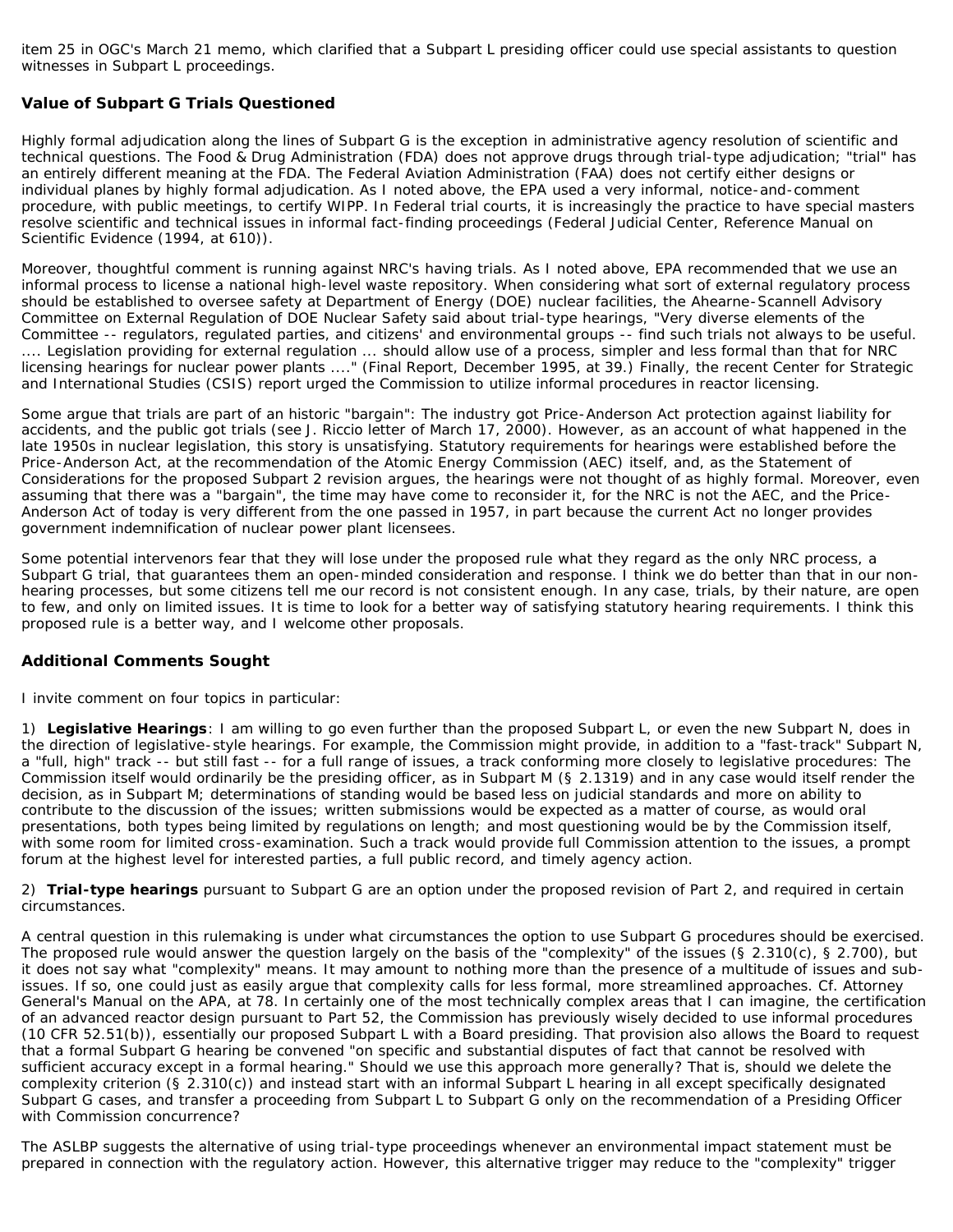and thus share its shortcomings. Moreover, the EIS trigger has a shortcoming of its own, because it is not easy to justify having a full-blown trial on environmental issues on top of the lengthy notice and comment procedures required by the National Environmental Policy Act (NEPA). Further, as Commission Merrifield notes, NEPA issues are often of the sort that would not benefit from trial-type procedures.

I have some concerns about possibly modifying sections 2.700 and 2.310 of the proposed rule to provide for Subpart G proceedings for all initial power reactor construction and operating licenses, in lieu of Section 2.310(c), as proposed by Commissioner Merrifield with the support of Commissioner Diaz. I entirely agree with them on the problems with the complexity criterion, but I am not sure that an early site permit proceeding pursuant to 10 CFR 52.21 or a combined license proceeding pursuant to 10 CFR 52.85 need to utilize Subpart G procedures. We would certainly need to preserve the statutorily mandated flexibility for the Commission to choose hearing procedures for any proceeding on operation under a combined license pursuant to 10 CFR 52.103.

3) *Standing* to intervene in our proceedings is given new treatment in the proposed rule, by codification of NRC case law on discretionary standing (§ 2.309(b)(2)). I would invite comment on the possibility of simplifying the proposed standard so that it allows for discretionary intervention where another party has established standing and the discretionary intervenor "may reasonably be expected to assist in developing a sound record." On the whole, I am more interested in the articulate presentation of differing views than I am in the representation of interests, especially in informal proceedings.

4) *Cross-examination* is the most prominent trial-type feature of the proposed Subpart L (§ 2.1204(b)), and of adjudication under the APA. Not surprisingly, it is drawing a good deal of comment already, perhaps out of proportion to its importance. I focus on four comments made by those who want more use of cross-examination than the proposed revised Subpart L calls for: First, parties, it is said, are better prepared to ask questions than judges are, because the parties have more at stake and their trial preparation has made them better informed than even the technically trained judges can be about the facts of the case; second, questions the judges ask could be viewed as favoring one or the other party; third, the proposed standard for deciding when to permit cross-examination -- whether failure to allow it will prevent the development of an adequate record for decision -- cannot be made in advance of the cross-examination itself; and fourth, cross-examination, in the form of peer review, is a necessary part of the "scientific method."

As to the first two points, they are overly concerned to protect the judge against supposed threats to the judge's neutrality, and not enough concerned to assure a useful record as free as possible from the distortions of party interest. Opposing distortions introduced by the parties can obscure matters unless a judge is willing to counter them. The parties will make the best cases for their sides, but none of these competing cases is necessarily in the public interest. More active judges can bring facts and options out of obscurity. NRC judges have the training and the experience to pursue a revealing line of questioning, and are known for doing so effectively. Such questioning does not threaten the appearance of neutrality in a judge any more than a trial judge's ruling on motions and objections, or an appellate judge's line of questioning.

As to the third and fourth points, one of them makes a false distinction, and the other fails to make a distinction. It is said that, unless the requested cross-examination has taken place, a judge cannot apply to the request the proposed Subpart L standard, which is that "a failure to allow cross-examination will prevent the development of an adequate record." The commenter appears to presume a difference between the Subpart L test and the APA test, which says that a party "is entitled ... to conduct such cross-examination as may be required for a full and true disclosure of the facts." However, so close are these two standards that, if a judge can operate under the APA standard, she can under the Subpart L standard also.

Quite different, however, are cross-examination and peer review. The one is dominated by lawyers representing interested parties, conducted orally, designed mainly to test the veracity and demeanor of a largely passive witness (Attorney General's Manual on the APA, at 78), and aimed at defeat of the opposing party. Though the forms of peer review vary, our ACRS reviews being one form, peer review is usually dominated by relatively independent scientific and technical experts (sometimes anonymous), conducted on paper or in review panels, designed to test the worth of an experiment or hypothesis against widely accepted standards, and aimed at defeat of the work only if it does not measure up to standards. Peer review of this sort is central to the work of other Federal regulatory agencies such as the FDA. If cross-examination is peer review, then so is questioning by judges, at least as much so. It therefore should be sought after at least as much as cross-examination is. Rigorous inquiry is a necessary part of what we do, but cross-examination is not.

#### <span id="page-9-0"></span>**Comments of Other Commissioners**

I have above recommended that all Commissioner comments be included in the FRN so that the issues on which we are requesting to comment can be highlighted for the public and our initial views can be clear to commenters.

I concur in all of Commissioner Dicus' comments. I agree with Commissioner Merrifield's comments on presiding officer questioning in informal procedures. I may well support Commissioner Merrifield's comments on procedures for Commission review in a final rule, but I would suggest not modifying the rule now in these two respects. I believe that a critical element of the new Subpart C is the opportunity it provides for Commission guidance at an early stage of a proceeding, but perhaps that guidance does not need to extend to rulings on individual contentions, the rejection or admission of which would not determine intervention. Finally, I agree with Commission Merrifield on petitions for reconsideration.

I disagree with the Chairman's recommendation that we have one formal procedure, one informal procedure and one hybrid procedure. The loser in this would be presumably the existing Subpart M and the proposed Subpart N (and my suggestion above for a possible full, high track using legislative procedures). Moreover, as I noted above, the proposed Subpart L is an APA formal procedure, as is Subpart K's hybrid procedure. If anything, the proposed rule has too many formal procedures and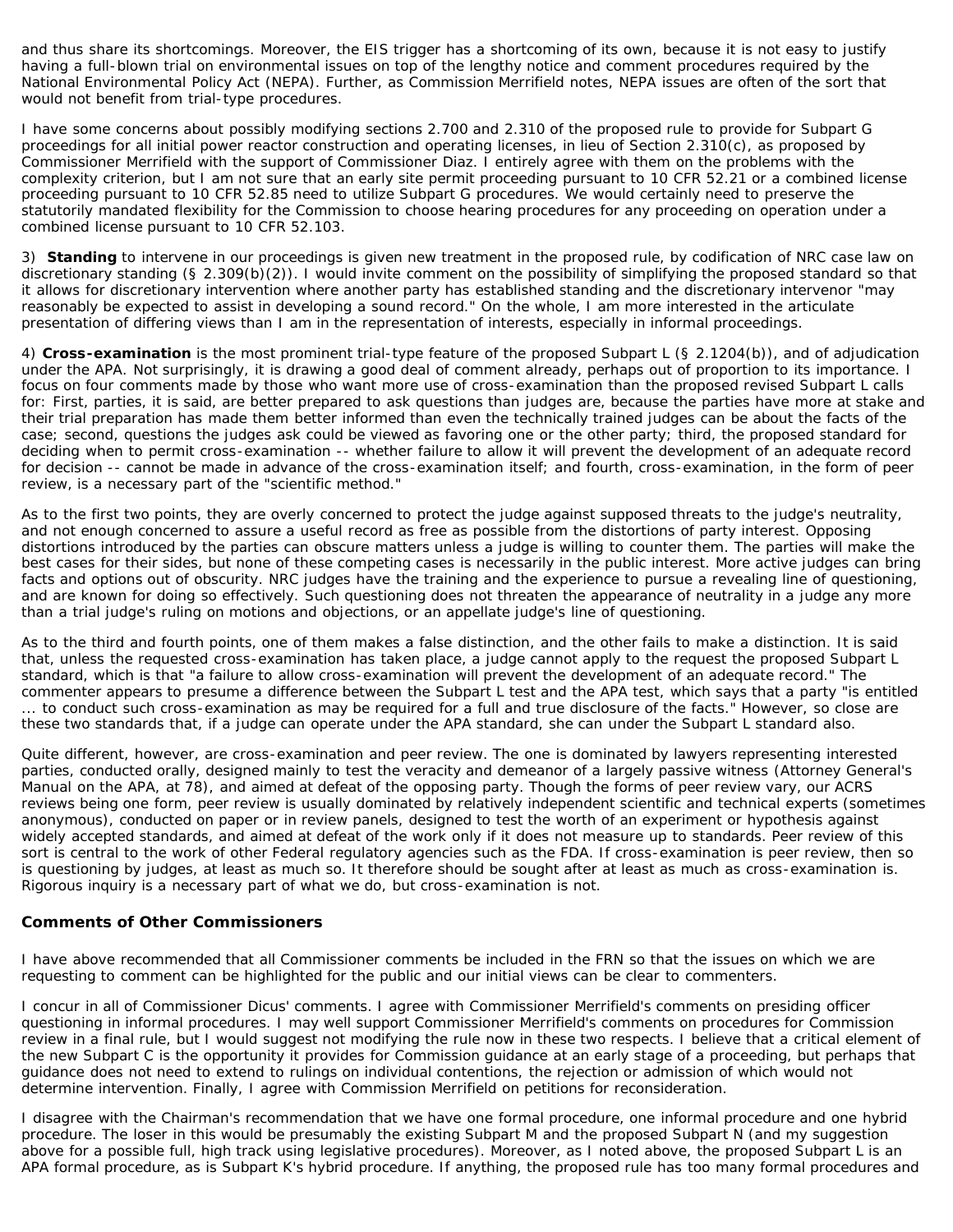too few innovative attempts to break out of our current rut.

I disagree with the Chairman on cross-examination, on interlocutory appeal of the selection of hearing procedures, and on discovery. Like the Chairman, I can support a longer deadline than the contemplated 45 days, perhaps as long as 75 days, for the filing of specific contentions, but I would not revert to current practice of 30 days for filing a request for a hearing. I would also not expect the issue of selection of hearing procedures to be addressed by the requestor (proposed 2.309(d)) until the deadline for filing contentions. I agree with the Chairman's comments on notice of opportunity for a hearing and on summary disposition, although in the latter case I would ask for comment on the staff's proposed standard and the Chairman's alternative.

I am attaching a technical edit to section 2.1202 to bring it into conformity with the Commission's existing regulations on cases requiring prior hearings.

### **§ 2.1202 Authority and Role of NRC Staff.**

(a) During the pendency of any hearing under this Subpart, consistent with the NRC staff's findings in its own review of the application or matter which is the subject of the hearing and as authorized by law, the staff is expected to promptly issue its approval or denial of the application or take other appropriate action on the matter which is the subject of the hearing. The staff's action on the matter is effective upon issuance by the staff, except in matters involving:

(1) an application to construct and/or operate a production or utilization facility;

(2) an application for a construction authorization at a geologic repository operations area noticed pursuant to section 2.101(f)(8) or an application for a license to receive and possess high-level radioactive waste at a geologic repository operations area noticed pursuant to section  $\frac{2.101(f)(8)}{2.001(f)(8)}$  or section 2.105(a)(5) or an application for an amendment to a construction authorization at a geologic repository operations area falling under 10 CFR 60.32(c)(1) or 10 CFR 63.32(c)(1);

(3) an application for the construction and operation of an independent spent fuel storage installation (ISFSI) located at a site other than a reactor site or a monitored retrievable storage installation (MRS) under [10 CFR Part](http://www.nrc.gov/reading-rm/doc-collections/cfr/part072/) [72;](http://www.nrc.gov/reading-rm/doc-collections/cfr/part072/) and

(4) production or utilization facility licensing actions that involve significant hazards considerations as defined in 10 CFR 50.92.

Notice of the staff's action shall be promptly transmitted to the presiding officer and the parties to the proceeding.

(b)(1) The NRC staff will be a party to a proceeding under this Subpart where--

(i) the proceeding involves an application denied by the NRC staff or an enforcement action proposed by the NRC staff;

(ii) the proceeding is on an application for a license to receive and possess high-level radioactive waste at a geologic repository operations area; or

# <span id="page-10-0"></span>**Commissioner Merrifield**

I approve the draft paper and OGC's later clarifications and commend OGC for expeditiously addressing the numerous and varied issues associated with revising our adjudicatory process. I recommend a few changes to the paper, but overall, OGC's draft provides a solid approach to streamlining the hearing process and I am interested in the public's response to these proposals. I also found the Atomic Safety and Licensing Board's (ASLBP's) comments insightful and informative. In the following discussion I address several aspects of the rulemaking that I believe warrant some comment or change.

## <span id="page-10-1"></span>**1. Informal vs. Formal Hearings**

#### *Proceedings for Licensing Receipt of High-Level Radioactive Waste at a Geologic Repository - Yucca Mountain*

Any proceeding to decide whether to license a geologic repository for high-level radioactive waste at Yucca Mountain should be formal. This simply is not the time to decide whether to use formal or informal procedures. The Commission has long stated that the hearing on this matter would be formal and it promulgated Subpart J to address its licensing. The Department of Energy, the Commission, State, Tribal, and local programs are devoting effort at this time to many substantive issues associated with any future proceeding. With a site recommendation due within a relatively short period of time, I believe that a major change to repository licensing hearing procedures would not be prudent or productive. It could inappropriately shift the focus away from more substantive issues, and given its timing, may erode our credibility with our stakeholders. Not only would the issue of an informal repository licensing proceeding possibly interfere with current efforts related to licensing, but it could also prove to be so contentious that it could undermine our other worthwhile efforts to streamline the NRC's hearing process, or at least seriously delay our implementing those changes.

While some may suggest that an informal proceeding on a licensing application for Yucca Mountain would be appreciably faster than a formal proceeding, I do not agree. Our past practice with informal Subpart L proceedings does not show that they are always less time consuming than formal Subpart G proceedings. For this reason, as well as those articulated above, I believe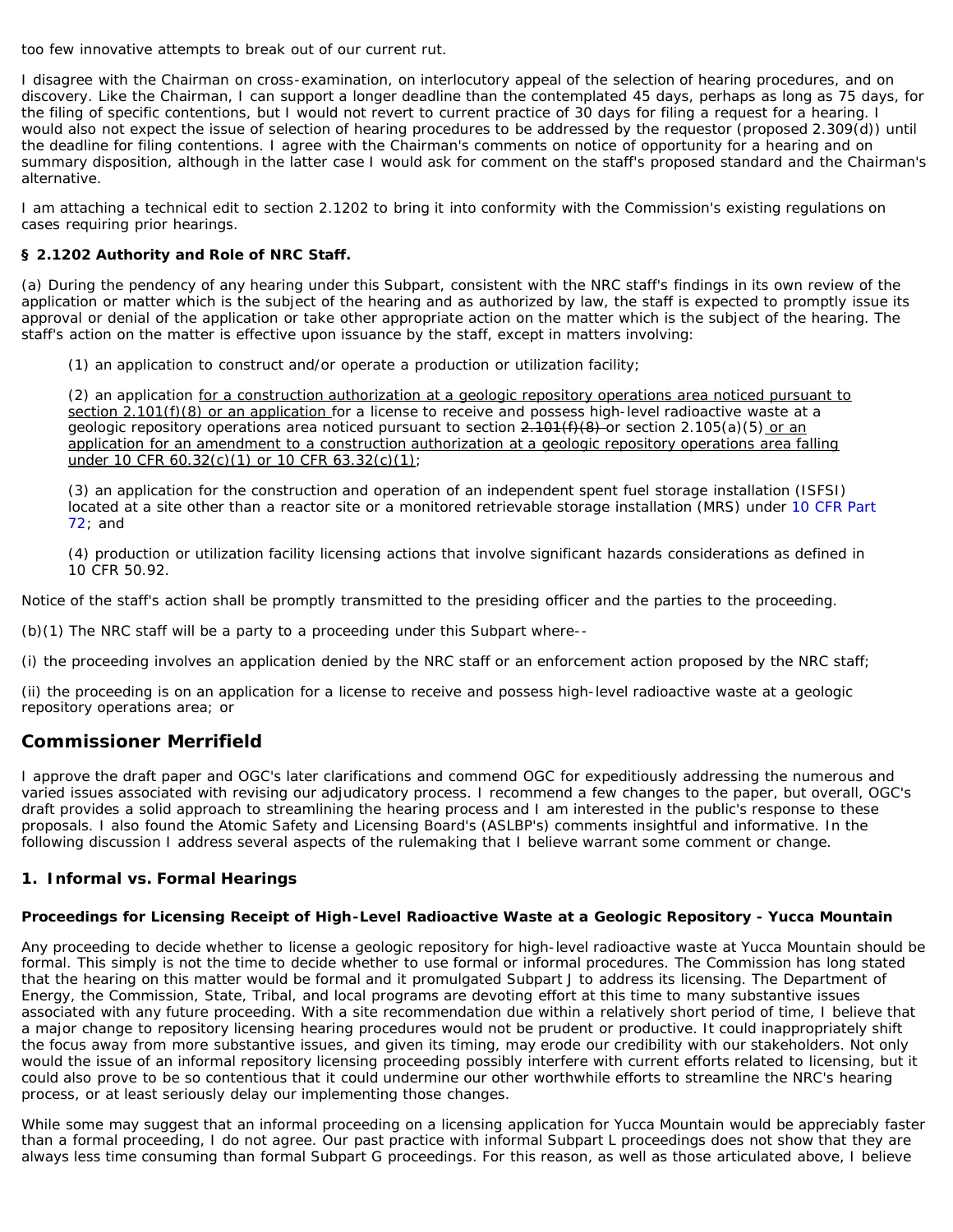the better option is to take advantage of formal procedures to strictly control the hearing and avoid unnecessary delay. Crossexamination plans, scheduling orders, and adherence to milestones should ensure that any Yucca Mountain hearing is conducted in a fair and efficient manner.

### *All Other Adjudicatory Proceedings*

Because of the unique history and nature of repository licensing, I think it is clear that as a policy matter it requires a formal proceeding. However, its licensing should not be used as an example supporting the need for a formal proceeding for other licensing actions. For other licensing actions the issue is not so clear. The issue of what type of adjudicatory process is necessary to adequately resolve a given issue has been a matter discussed at great length in court decisions and legal treatises. As a general matter, these sources do not support the proposition that cross-examination by the parties is always necessary or desired. In fact, it seems clear that the benefits of informal proceedings are often overlooked. See Administrative Law Treatise, Davis and Pierce, 3<sup>rd</sup> Ed., Vol. II, § 9.3, at 17, 19, § 9.10 (1994)([T]he U.S. legal system traditionally has overstated the value of a trial-type hearing and underestimated the cost of that procedure.) Written hearings can be "superior to the trial-type hearing on grounds of fairness, efficiency, and accuracy." Id. at 19, § 9.10. Even the most controversial issues need not be adjudicated using formal trial-type hearing procedures. "[A] congressional committee finds facts - even hotly disputed ones - without a trial." Administrative Law Treatise, Davis, 2<sup>nd</sup> Ed., Vol.2, § 13:2, 477 (1979) (citations and internal quotation marks omitted). Our informal Subpart L procedures would offer far more opportunity for an interested party to present its views to the Presiding Officer than many other informal proceedings, including a Congressional Committee hearing.

For these reasons, I approve the draft proposal, which would require the use of informal Subpart L procedures for most licensing actions. Nevertheless, I recognize, as does the proposed rule, that more formality may be appropriate in certain proceedings. Therefore, I recommend that the federal register notice be modified to request further comments on determining when to use formal and informal procedures.

Specifically, I would request public comment on modifying the criteria of the third provision of section § 2.700 in the proposed rule to provide for Subpart G proceedings in all initial power reactor construction and operating license proceedings, rather than in "reactor licensing proceedings" involving a "large number" of "complex" issues. This would add more precision to the third provision and make it easier to apply. It would make it clear that reactor license renewals, amendments, and other similar licensing actions would not default to Subpart G. Because a change to a reactor license that has been operating for years will necessarily involve many fewer potential health, safety and environmental matters than licensing of initial construction and operation of a reactor, it is appropriate to treat these licensing proceedings differently. For similar reasons, the Commission has long recognized that Subpart L is appropriate for adjudicating materials proceedings. More importantly, it is not necessary for the third provision to catch every circumstance where cross-examination might be warranted, since a party can always argue for more formal procedures in a Subpart L proceeding by demonstrating that cross-examination is necessary for development of a sound record. See Proposed Rule: 10 C.F.R. § 2.1204(b).

The ASLBP expressed similar concerns about the third provision being difficult to apply, questioning what is "large" and "complex," and suggested that the Commission consider replacing it with a provision that would provide a Subpart G hearing for all proceedings that require an Environmental Impact Statement. The difficulty with that option is that it could include proceedings that exclusively involve issues that would not benefit from cross-examination. For example, it is difficult to see how National Environmental Policy Act questions involving impacts that are unquantifiable and will ultimately depend on balancing subjective judgements would benefit from cross-examination or discovery. In fact, cross-examination would be counterproductive because it tends to try and elicit accuracy and expertise, which will likely prove illusory when subjective matters are raised. Any obvious questions of accuracy or expertise can be brought to the Presiding Officer's attention more quickly and efficiently through Subpart L written submissions.

Some have argued that we should go even further in drawing the line between formal and informal proceedings than I am suggesting by having initial power reactor construction and operating proceedings also default to Subpart L. I would not object to requesting comments on this proposal, however, without a specific Congressional declaration on this issue, I think the Commission would be unwise to adopt such a proposal given the scope of the issues involved and the intense public involvement in these proceedings.

# <span id="page-11-0"></span>**2. Presiding Officer Questioning in Informal Proceedings**

There seems to be much confusion over the questioning to be conducted by the Presiding Officer in Subpart L proceedings. The federal register notice should make it clear that this questioning is not cross-examination. It is an additional tool to be used by the Presiding Officer to more quickly and efficiently supplement the written Subpart L record with answers to questions that the Presiding Officer believes are necessary to create a sound record for decisionmaking. Under current Subpart L practice, questioning by the Presiding Officer is conducted in writing, which may take longer and may be less thorough. Although the new procedures would, for the first time, permit parties to suggest questions for the Presiding Officer to ask, and the parties' questions may reflect an adversarial bent, that adversarial nature will not be taken up by the Presiding Officer. Presiding Officers frequently verbally question witnesses and counsel at Subpart G hearings. I do not view the questioning to be conducted in a Subpart L hearing any differently. For these reasons, despite the Presiding Officer's ability to question witnesses, parties are still free to argue that cross-examination on specific issues is necessary to create a sound record. See Proposed Rule: 10 C.F.R. § 2.1204(b).

Ultimately, I believe that Subpart L will provide an opportunity for the public to present differing views to the Commission less expensively and perhaps more effectively. Subpart L should be an especially ideal forum for pro se litigants with limited funds.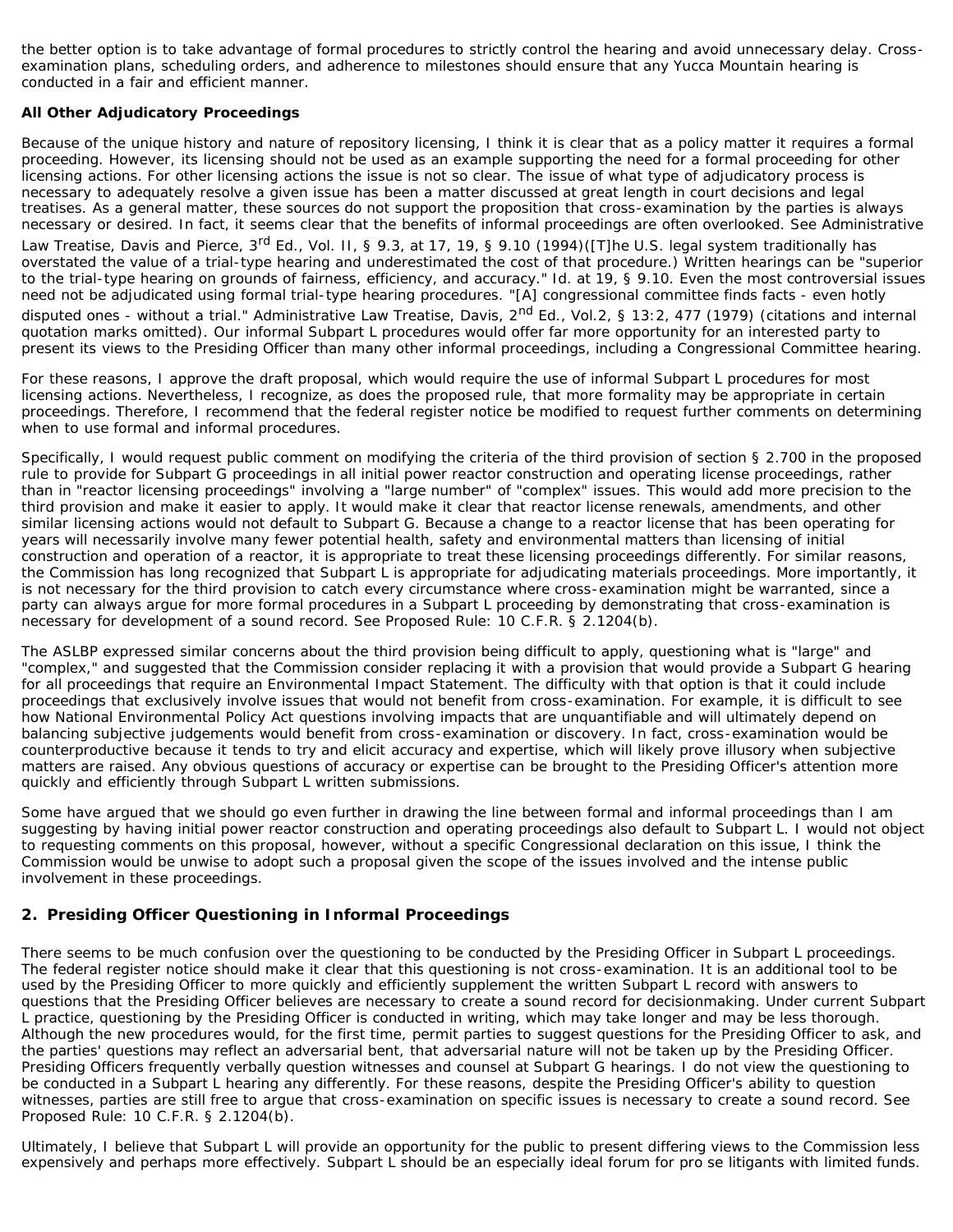It will also provide the Commission with the opportunity to act as the Presiding Officer.

### <span id="page-12-0"></span>**3. Procedures for Commission Review**

The proposed Subpart C, section 2.311 should be modified to retain the current practice that rulings on individual contentions, the rejection or admission of which would not determine intervention, are not subject to direct appeal. They are subject to the increased interlocutory review standards applicable to petitions for Commission review.

I do not agree with adding a third criterion for interlocutory review for "novel" questions (new section 2.340). Under present interlocutory review criteria, combined with the Commission's inherent supervisory authority over adjudicatory proceedings, there is ample discretion to address novel issues that if resolved early may expedite the proceeding. The 1998 Statement of Policy on Adjudicatory Proceedings provides clear direction to the Boards to bring such issues to the Commission's attention. A new criterion would not necessarily be efficient because the parties may characterize too many issues as novel, even those with little effect on the outcome of the proceeding. Then, to determine which novel issue "merits Commission review," the Commission would likely have to fall back on the present criteria for determining whether interlocutory review is warranted. Therefore, the new criterion for "novel" issues is unnecessary and potentially burdensome.

#### <span id="page-12-1"></span>**4. Petitions for Reconsideration**

The proposed rule addresses "motions for reconsideration" of Board decisions (section 2.323(e)) differently than petitions for reconsideration of Commission decisions (section 2.340(d)) and petitions for reconsideration of final decisions (section 2.344(a)). In an effort to further streamline the procedures, I recommend that OGC review the reconsideration provisions and determine whether all three provisions (sections 2.323(e), 2.340(d) and 2.344(a)) are necessary and consistent.

<span id="page-12-2"></span>1. See Procedures Applicable to Proceedings for the Issuance of Licenses for the Receipt of High-Level Radioactive Waste at a Geologic Repository, 56 Fed. Reg. 7787 (1991); Submission and Management of Records and Documents Related to the Licensing of a Geologic Repository for the Disposal of High-Level Radioactive Waste, 54 Fed. Reg. 14,925, 14,930 (1989); Procedures Applicable to Proceedings for the Issuance of Licenses for Receipt of High-Level Radioactive Waste at a Geologic Repository, 46 Fed. Reg. 13,971, 13,974 (1981).

<span id="page-12-3"></span>2. The hybrid procedure is required by the Nuclear Waste Policy Act of 1982, which permits the use of a modified hearing process in certain contested proceedings on an application for a license or a license amendment to expand the spent nuclear fuel storage capacity at the site to deal with spent fuel storage capacity at civilian nuclear reactors. 42 U.S.C. § 10154 (1998). See also Hybrid Hearing Procedures for Expansion of Spent Nuclear Fuel Storage Capacity at Civilian Nuclear Power Reactors, 50 Fed. Reg. 41,662 (1985).

Proposed subpart J has been revised to reflect the fact that the proposed rule would apply the informal procedures of proposed subpart L to the licensing of a high-level waste repository and would eliminate redundant or duplicate provisions covered by proposed subpart C. As a result, proposed subpart J focuses mainly on the Licensing Support Network.

<span id="page-12-4"></span>3. See, e.g., Kerr-McGee Chemical Corp. (West Chicago Rare Earths Facility), CLI-96-2, 43 NRC 13 (1996); CLI-82-21, 16 NRC 401 (1982); CLI-82-2, 15 NRC 232 (1982); ALAB-944, 33 NRC 81 (1991); ALAB-928, 31 NRC 263 (1990); LBP-90-9, 31 NRC 150 (1990); LBP-89-35, 30 NRC 677 (1989), LBP-89-16, 29 NRC 508 (1989); LBP-86-4, 23 NRC 75 (1986); LBP-85-46, 22 NRC 830 (1985); LBP-85-38, 22 NRC 604 (1985); LBP-85-1, 21 NRC 11 (1985); LBP-85-3, 21 NRC 244 (1985); LBP-84- 42, 20 NRC 1296 (1984).

<span id="page-12-5"></span>4. The proposed rule would allow cross-examination only when a failure to allow it "would prevent the development of an adequate record for decision." Proposed § 2.1204(b). This limitation is probably unworkable because it will be difficult for the presiding officer to determine the benefit of cross-examination until after it has taken place.

<span id="page-12-6"></span>5. Memorandum to the Commission from G. Paul Bollwerk, III, Chief Administrative Judge, Feb. 10, 2000 (ASLBP Memo).

<span id="page-12-7"></span>6. The problem is compounded in the context of testimony on technical matters. The proposed rule would require the conduct of an informal hearing by a single presiding officer, who no doubt often would have legal rather than technical training and, thus, may not have sufficient knowledge of the subject matter to probe deeply.

<span id="page-12-8"></span>7. The proposal to eliminate cross-examination to an oral hearing is unusual. Other agencies in seeking to simply their processes have tended to eliminate oral hearings entirely, adopting a "paper" hearing process. See 40 C.F.R. § 124.12 (EPA); 18 C.F.R. § 385.801 (FERC).

<span id="page-12-9"></span>8. Indeed, there may be pressure to ask all the proffered questions so as to obviate a later challenge that the questioning did not encompass a party's requests and thereby served to deny the right to confront opposing evidence. See also ASLBP Memo at 15-16.

<span id="page-12-10"></span>9. I recognize that this would narrow the difference between a formal and an informal hearing. Nonetheless, important differences would still remain: an informal hearing would provide for more limited discovery than a formal hearing and would be subject to supervision by a single judge. Perhaps most important, the categorization of a hearing as informal would make clear that the matter is one which should be resolved promptly.